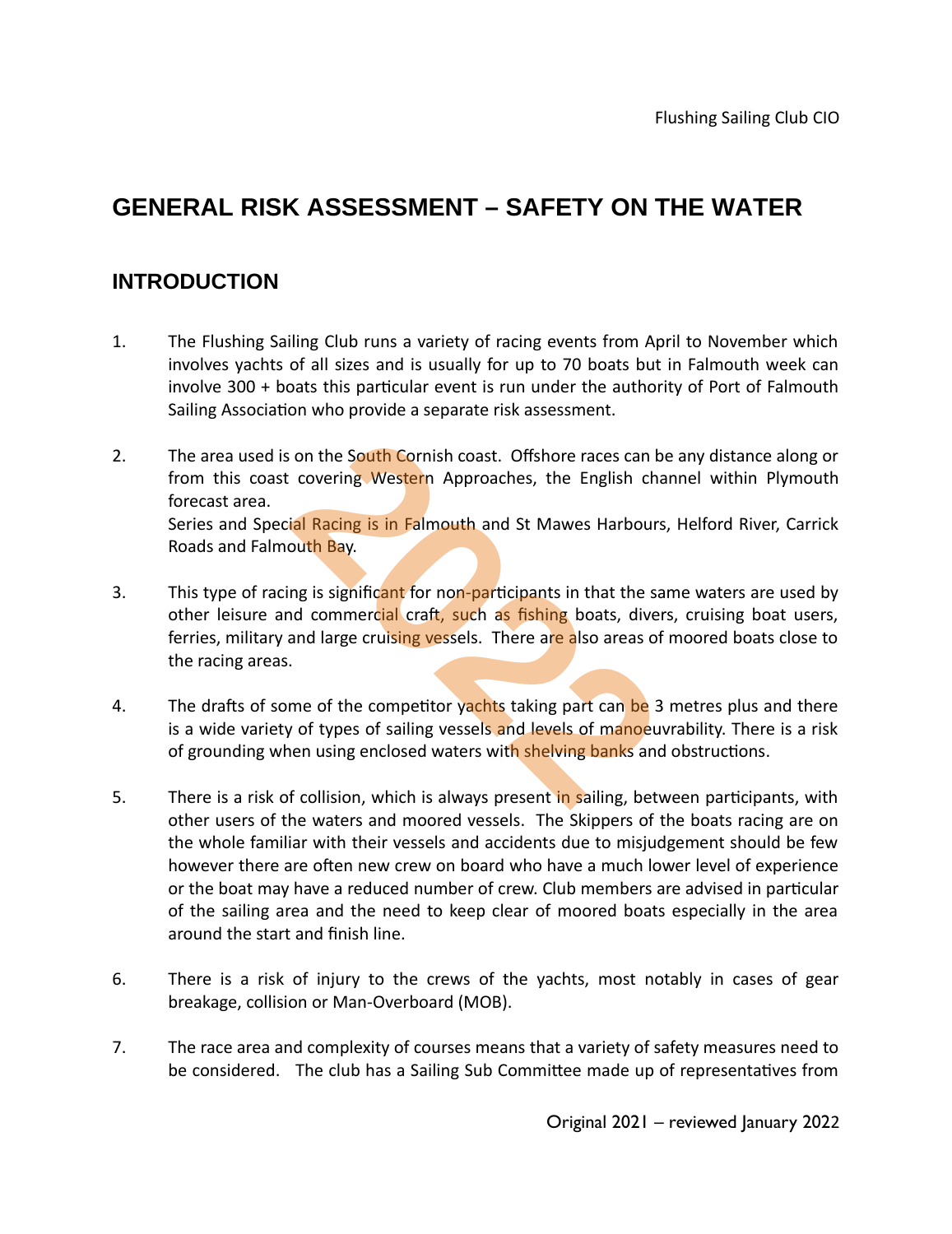the different classes of boat racing and members of the management committee, this committee is responsible for advising the Management committee of the club on all issues relating to boats on the water. The Management Committee meets monthly and discusses any issues that occur during the season. Committee boats are used to run the racing away from the club start when appropriate. For series and special racing the FSC Sailing Instructions plus the current Racing Rules of Sailing provide the framework of rules. The Race Officers are prepared and prepare for supervising races, all are either members or considered temporary members of the club. They usually carry out duties once a year therefore an experienced or/and qualified person is provided on the committee boat and in the operations room plus a committee member is a backup each month and responsible for supervising these arrangements and ensuring the Race Officer is available and has adequate knowledge and support.

Race Officer and Skipper Briefings occur at the beginning of the season, these discuss racing in general and draws attention to the existence of the Risk assessment in the Race Officer documentation (available on FSC website and in a folder in the Ops Room.

A post season (wash up) meeting takes place at the club to highlight any issues that occur during the season. RNLI and the Coastguard are situated nearby and could be available in emergencies. For specific events safety boats are provided on the water. The main safety cover for regular racing is provided by competitors on a mutual help basis. d Skipper Briefings occur at the beginning of the<br>I and draws attention to the existence of the Risk a<br>tation (available on FSC website and in a folder in<br>(wash up) meeting takes place at the club to high<br>regencies. For sp

8. This paper assesses the likely risks that will be encountered in the race area and defines the measures needed to reduce the risks to an acceptable level.

# **RACE ENTRY AND RACING RULES/YACHT SAFETY EQUIPMENT**

All participants are required to complete a Race Entry form, which, along with the Sailing Instructions, remind Skippers that it is their responsibility to decide whether or not to part in a race.

All racing takes place under the ISAF rules and all participants are given a handbook containing the Sailing Instructions containing tried and tested courses for different wind conditions. Wind strength limits are decided by the Race Officer on the day.

FSC only organises keelboat racing and therefore does not offer Safety cover via a RIB, for example. Boats are required by the rules to be equipped and capable of self-rescue and also to offer assistance.

# *RACE AREAS*

Racing takes place within the Falmouth Bay Area and near Coastal Waters (up to 25NMs) the Carrick Roads, the inner harbour, St Mawes Harbour and Helford river.

## *Possible Hazard*

These areas are used by a wide variety of others and therefore the type of risks involved can be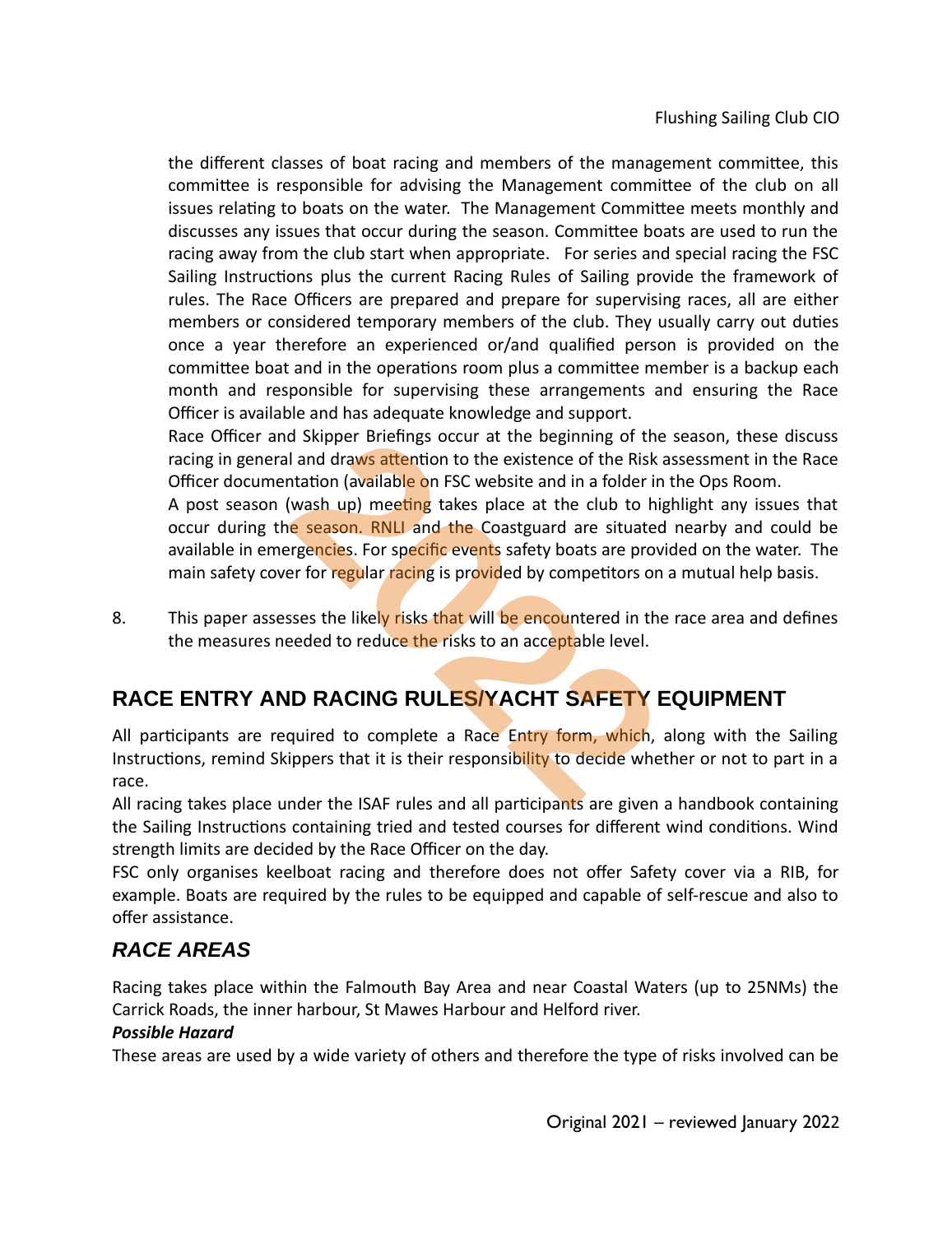#### complicated

#### *Primary Counter Measures*

Courses are prepared in advance giving a variety of possible areas to be used, maps of the area are provided in the Sailing Instructions (SIs) and particular hazards noted, areas which should not be entered are identified and penalties for infringement are stated.

Race Officers are instructed regarding actions to take to obtain information and therefore the areas chosen for a particular race are considered carefully at the start of each race. The Race Officer obtains as much information as possible regarding tide, shipping, weather, commercial vessel movements and alterations to navigational equipment and safety boat provision, this then informs what area is to be used by which classes of boat. Boats can have shortened courses or be finished away from the narrow channels if this is considered appropriate.

The areas which present a higher risk of collision at certain times because of peak usage by a wide variety of craft would have safety boats available to ensure priority is given as needed.

# *RACE TIMING*

Races are run primarily on Tuesday evenings and Saturday afternoons with occasional special races on Thursday evenings and Sundays. Offshore races are run at two main weekends and the club acts as starter for other clubs on two occasions under their Sailing Instructions.

#### *Possible Hazard*

Clash with other events on the water, other users unaware of racing.

## *Primary Counter Measures*

The times of races are well publicised through PoFSA and FSC and are for specific periods.

Races are notified in the Notice of Race produced by the club and the Sailing Instructions. Additional SIs are produced for special events and where the club is acting as starter for another club their SIs and Notice of Race (NOR) apply. There is provision in the Racing Rules of Sailing and Flushing Sailing Club (FSC) SIs for cancellation or postponement of races should the need arise. Liaison with other users of the area. build have safety boats available to ensure priority is<br> **2022**<br> **2022**<br> **2022**<br> **2022**<br> **2022**<br> **2022**<br> **2022**<br> **2022**<br> **2022**<br> **2022**<br> **2022**<br> **2022**<br> **2022**<br> **2022**<br> **2022**<br> **2022**<br> **2022**<br> **2022**<br> **2022**<br> **2022**<br> **2022** 

## *TIDAL INFORMATION*

This is significant to all the race participants particularly with regard to the inner harbour and off the main headlands and shallow areas away from the deep channels. It also affects the routes boats take to gain maximum speed around a particular course.

## *Possible Hazard*

During Spring tides there are many areas which are shallow particularly towards Truro, off St Mawes castle and along that shore, around Black Rock beacon and along the rocky shores under Pendennis.

## *Primary Counter Measures*

Tidal Information is widely available in booklet form in the FSC club, the operations room and on the committee boat. It is also sent out to competitors and members at the start of each season. The Race Officer takes this into consideration when setting courses.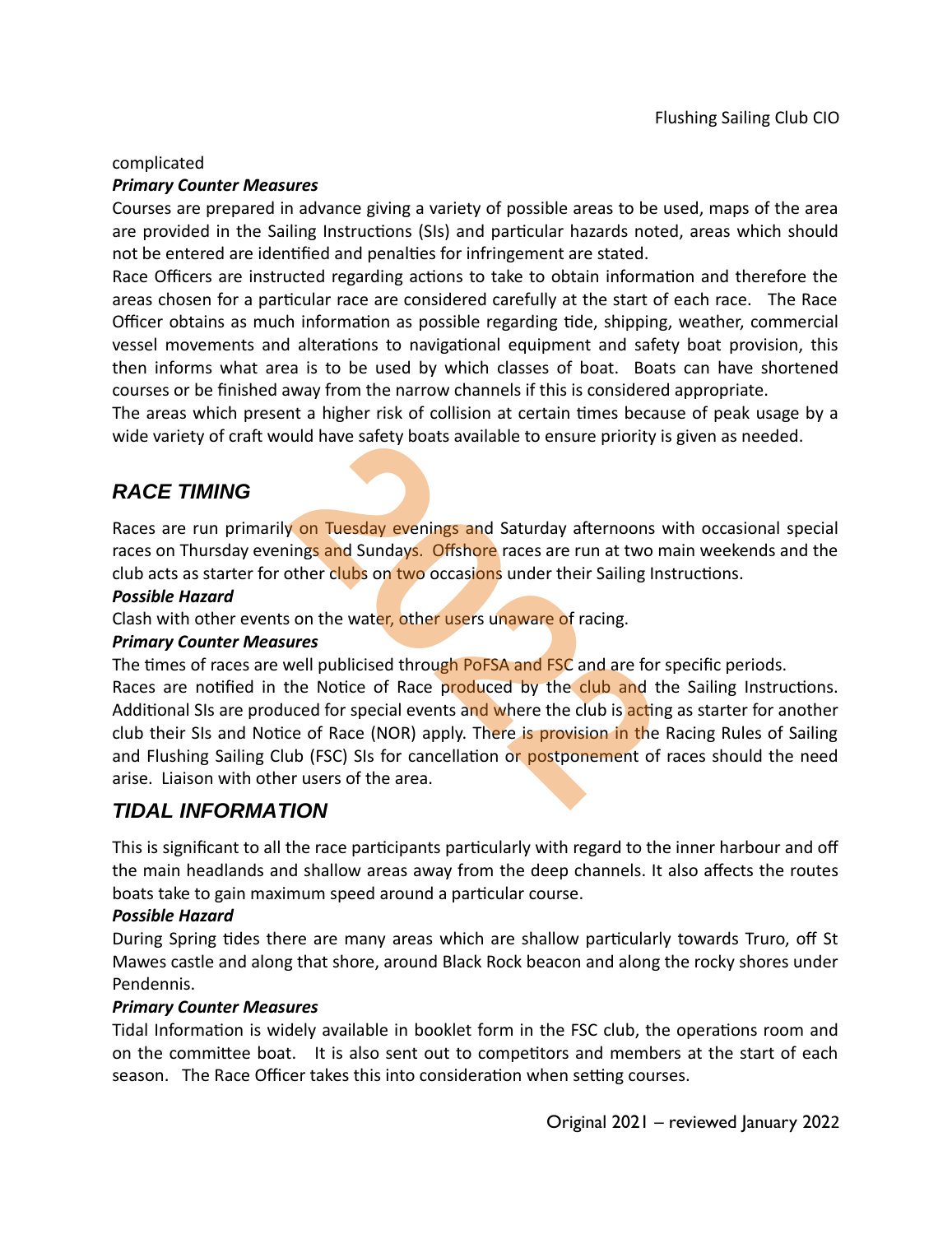## *WEATHER LIMITATIONS*

When the wind increases above certain levels and visibility deteriorates the quality and enjoyment of racing generally suffers well before the conditions create a major safety hazard. There are also times when there is no wind and boats could drift into hazards. Fog can also drop rapidly in the area and present considerable hazard particularly to boats with no engines. These levels vary between the standard of yacht crews and the types of boat racing.

#### *Possible Hazard*

Squalls and high winds offer high levels of risk to sailing boats and must be considered together with the types of boats likely to be on the water, and other relevant information. Also the drift of boats sent near a shore at calm times. Fog dropping suddenly must give rise to a decision which is the safer, to halt racing or continue and shorten the race as soon as possible.

#### *Primary Counter Measures*

The Race Officer will assess the conditions and their impact on race quality, enjoyment and safety with regard to postponement, abandonment or cancellation of racing also with the knowledge that a mark laying RIB on the water is not designated a safety boat and could not cover all the race areas.

The Race Officer obtains information on weather applicable to a time and area for racing. The coastguard and general sources are used for this. This affects the decision to race and there is provision in the FSC SIs and other SIs prepared, for cancellation of different classes of boats and to send them into different areas using different courses of various lengths. There is also provision to shorten racing and finish boats more quickly than originally planned keeping them away from obstructions. Safety for offshore racing is under **ISAF** categories and FSC Notice of Race lists safety equipment required for all competitors including radio. The Race Officer (RO) considers showing Y flag requiring the use of lifejackets and cancelling classes where a safety boat could be needed i.e. open boats. Boats sent out of sight of the committee boat are within radio contact and the RO must be assured that the boats in those fleets can cope with the conditions and assist each other. The RIB regularly available is primarily for mark laying and the expectation is that the type of boats sailing will be able to assist each other. Ilt racing or continue and shorten the race as soon<br> **2022**<br> **2023**<br> **2023**<br> **2023**<br> **2023**<br> **2023**<br> **2023**<br> **2023**<br> **2023**<br> **2023**<br> **2023**<br> **2023**<br> **2023**<br> **2023**<br> **2023**<br> **2023**<br> **2023**<br> **2023**<br> **2023**<br> **2023**<br> **2023**<br>

## *COLLISION*

# (**a) Possible hazard Racing yacht and racing yacht:**

## *Danger before countermeasures*

A miscalculation of the depth of water close to the shores, the Black Rock beacon, Pendennis Headland, and the sand banks thus demanding a rapid change of course to avoid grounding.

A miscalculation of the strength of the stream near a mark, again demanding a rapid change of course.

Incorrect perception of another yachts actions. Some of the crews will be novice and not completely familiar with all the areas or with the strength of its tidal streams and the hazards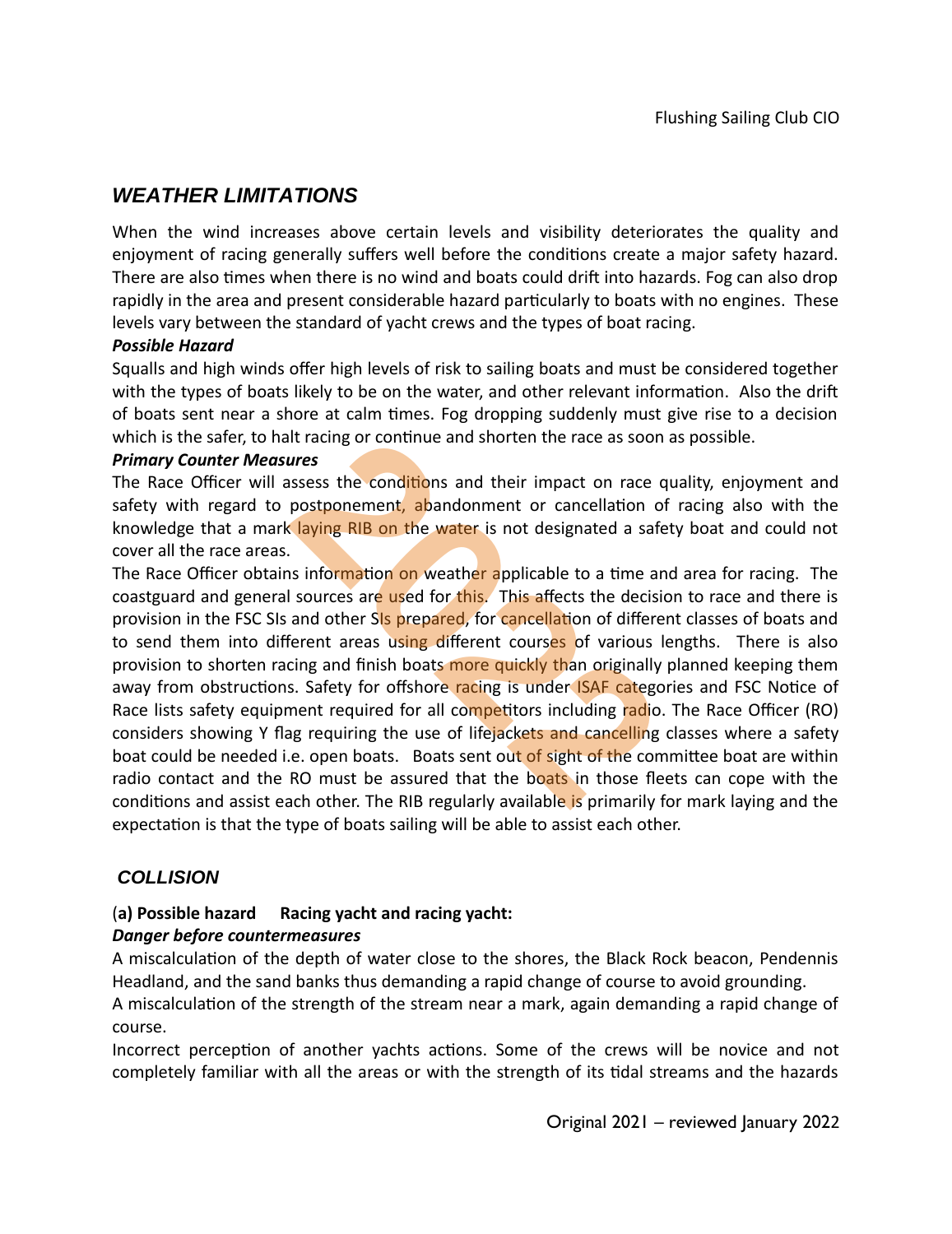around the areas sailed. Collisions occur occasionally in yacht racing, particularly where one yacht is restricted in its movement. Therefore there is a risk of a collision between two or more racing yachts, albeit a small one.

Crews not maintaining a proper lookout. Miscalculation when approaching other moored boats in the finishing channel. Close sailing at the start of a race and at the finish in confined spaces particularly off the club

## *Primary Counter Measures*

Most yachts taking part in these races will be helmed by experienced sailors, who not only know their own boats' performance, but also the performance of other boats taking part. They should know the International Regulations for the Prevention of Collisions at Sea (IRPCS) and rules of yacht racing and obey them. Most yachts will have as part of their crews experienced yacht sailors who know the area well. The Racing Rules of sailing for the year and the FSC SIs as may be modified by The International Regulations for Prevention of Collisions at sea (IRPCS) all of which give clear guidance regarding these areas. Tidal tables are available and competitors encouraged to use them. Courses are set with depth and tidal flow in mind during the course of the race. e International Regulations for Prevention of Collidance regarding these areas. Tidal tables are ava<br>m. Courses are set with depth and tidal flow in mir<br>are offered by the club and action taken if it bec<br>under crewed or if

Training opportunities are offered by the club and action taken if it becomes apparent that a boat is regularly sailing under crewed or if an incident occurs.

A long start line is advised and starting away from the club line is used if large numbers of boats are starting together and cannot manoeuvre easily. Also splitting the boats into different classes to reduce numbers on the start line.

A safety boat is made available to warn if there are a large number of craft racing in confined waters.

A finish line is available in open water and the provision to shorten courses away from the confined channels.

A log book recording is kept of each race and incidents are considered at the end of the year to inform plans for the following year.

## **b) Possible hazard Racing yacht and casual cruiser:**

## *Danger before countermeasures*

Falmouth Bay and Carrick Roads as well as the inner harbour are popular areas for sailing and it is expected that there will be boats cruising which have no particular interest in the racing. Therefore a boat casually transiting from A to B may get entwined in the racing fleet by accident; however, most cruising yachts will avoid the trauma of interfering with a racing fleet. While such boats should have knowledge of the IRPCS rules and what action to take, it is possible that not all will.

## *Primary Counter Measures*

 Competitors are responsible to maintain a good look out and take appropriate avoiding action as per IRPCS.

The inner harbour area, when used by large fleets e.g. during Flushing Village Regatta, will have a safety boat available for direction of craft.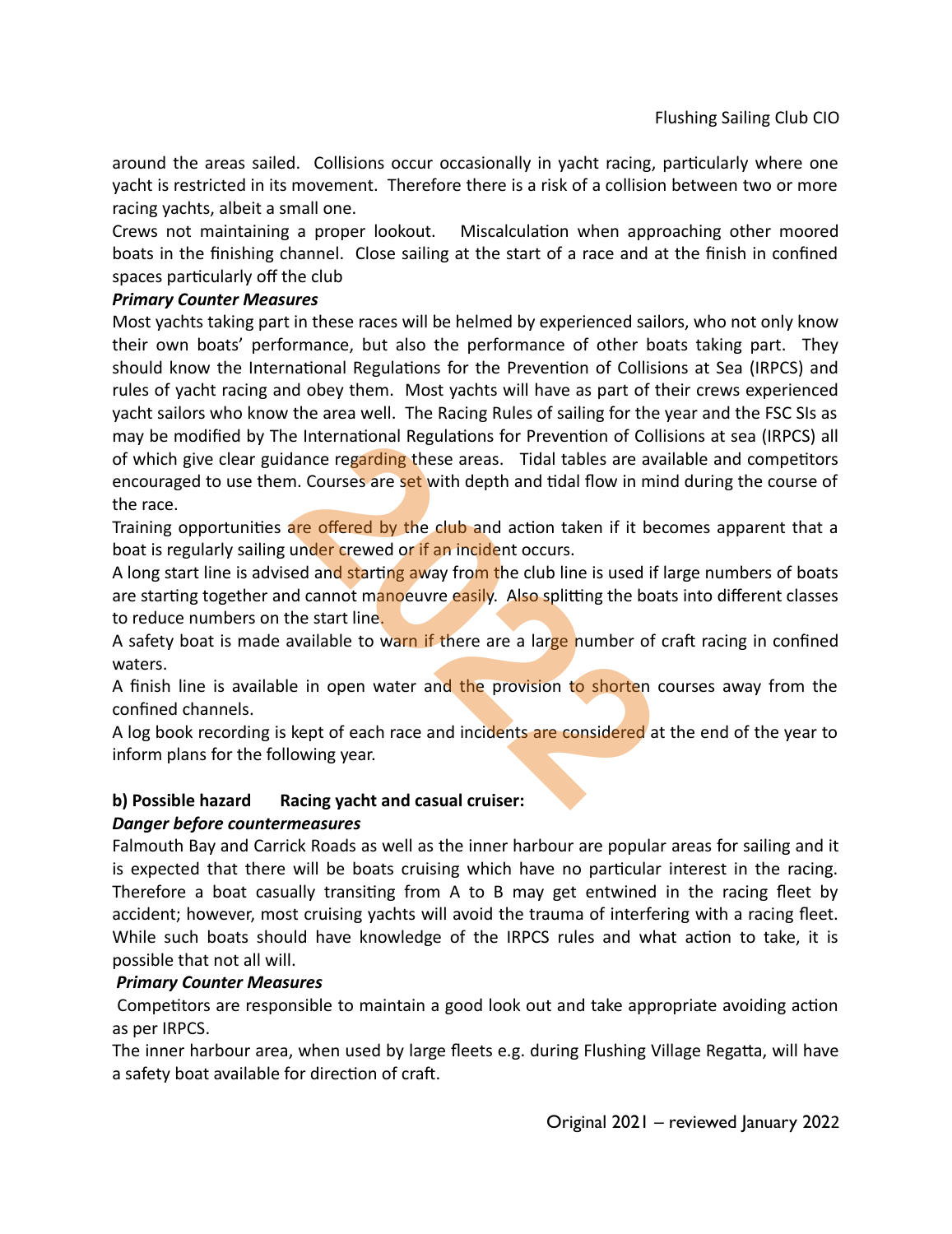The FSC SIs have provision for halting racing if problems are identified.

Information regarding all racing is passed to the Coastguard and Harbour authorities at the start of the season and the harbour patrol boat often oversees any racing which might affect leisure users e.g. Oyster Festival Work boat race

## **(c) Possible hazard; Racing yacht and commercial vessels and divers:**  *Danger before countermeasures*

Falmouth is a port with extensive commercial, some naval and ferry traffic and is also popular with divers.

Although the ferry operators are extremely experienced and understand yacht racing they, like all commercial and other vessels are generally restricted to certain channels and deep-water channels and it is impracticable for yacht racing to avoid sharing these areas. Divers are occasionally visitors to the area and may not be aware with regard to yachts.

## *Primary Countermeasures*

There is careful co-ordination with the pilots and Harbour Masters Office, and good communication between the different groups using the harbour.

The FSC SIs have clear instructions to competitors regarding behaviour when commercial shipping is in transit stating the penalties that will be applied if they do not adhere to these.

There is also advice with regard to sailing in the vicinity of diving boats and a training session may be provided during the winter at intervals to ensure communication between divers and sailors. Courses have been planned so that marks known to be used by divers are not also used during racing. the area and may not be aware with regard to yach<br> **2022**<br>
2022<br>
2022<br>
2022<br>
2022<br>
2022<br>
2022<br>
2022<br>
2022<br>
2022<br>
2022<br>
2022<br>
2022<br>
2022<br>
2022<br>
2022<br>
2022<br>
2022<br>
2022<br>
2022<br>
2022<br>
2022<br>
2023<br>
2023<br>
2023<br>
2023<br>
2023<br>
2023<br>
2

Courses are also available for specific areas of Carrick Roads when it is known that commercial shipping will be on the move.

A white flag is flown at the club or on the committee boat as warning when information is received regarding shipping movements.

## *PERSONAL INJURY*

## *Danger before counter measures*

Gear failure, collision or a misjudgement in boat handling are the most prevalent causes of personal injury in yacht racing. Due to the water temperature at any time of year a man overboard (MOB) has a risk of hypothermia. The greatest danger will arise from collisions, MOB, gear failure or handling misjudgement. In general, a collision, accidental gybe or rig failure could create a risk of personal injury, especially with the complication of an MOB.

#### *Primary Countermeasures*

The risks are minimised by good race management practices and the deterrent effect of the Race Protest Committee.

The race committee considers all problems experienced or identified during the previous year and use these to prepare information for the following year. A log book entry is made for every race.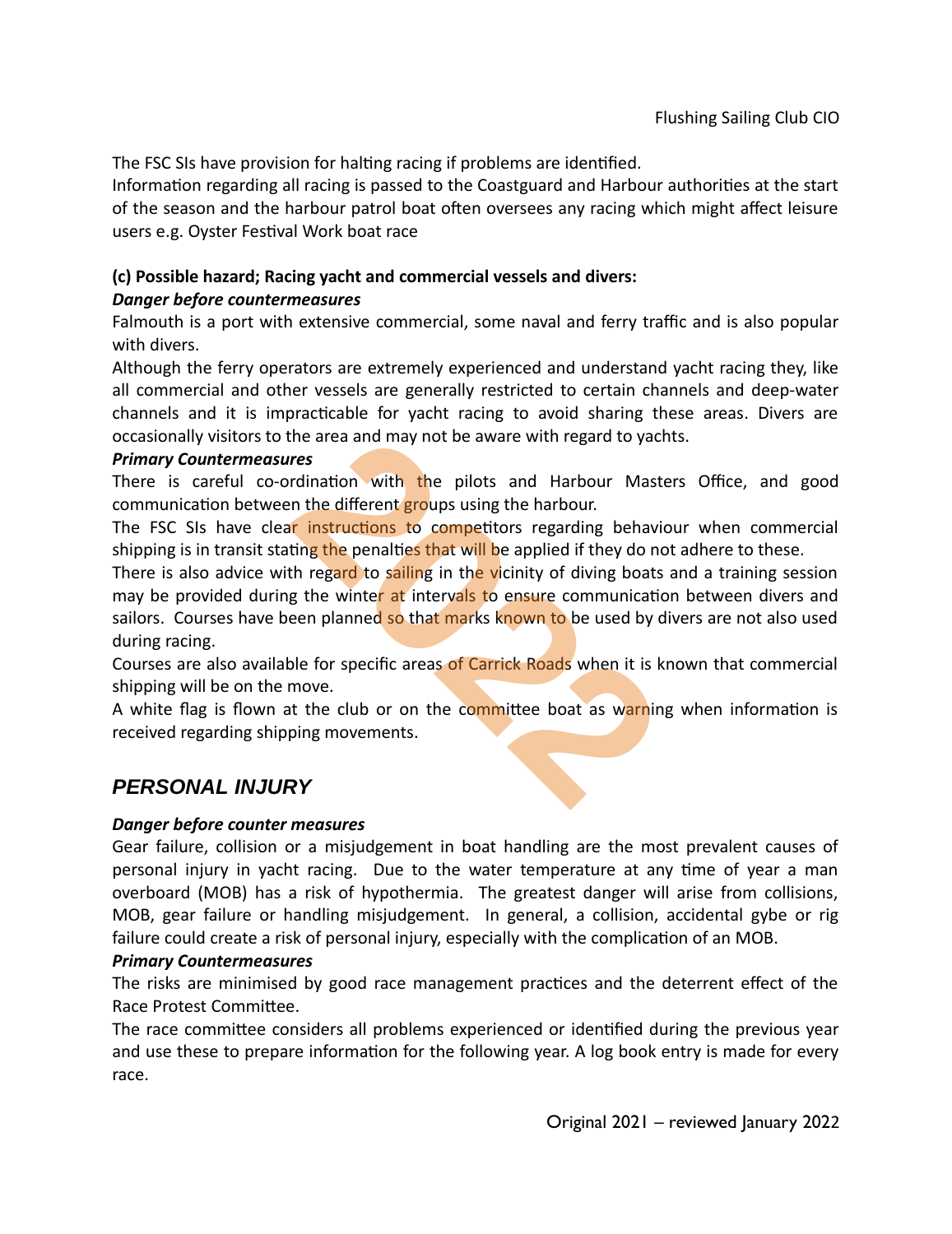Good communication between committee boat and clubhouse using two radio channels open at all times means that action can be taken quickly, ambulances arranged etc.

The RNLI are close to most of the racing areas and have a small vessel which can offer rescue in the estuary or bay waters should this be required in an emergency. The coastguard offer advice to the club regarding action to take in the event of injury and are also very close to the race areas.

Owners complete a declaration form when they enter stating that insurance is in place and they understand their responsibilities, including the understanding that the decision to race is theirs alone.

The NOR states what safety equipment is necessary

# *BOAT DAMAGE*

## *Danger before countermeasures*

The majority of competitors taking part in this racing will be experienced and will be familiar with the types of risk identified here. They will expect occasional damage as part of the risks they take when they participate measures<br>
2022<br>
2022<br>
2022<br>
2022<br>
2022<br>
2022<br>
2022<br>
2022<br>
2022<br>
2022<br>
2022<br>
2022<br>
2022<br>
2022<br>
2022<br>
2022<br>
2022<br>
2022<br>
2022<br>
2022<br>
2022<br>
2022<br>
2022<br>
2022<br>
2022<br>
2022<br>
2022<br>
2022<br>
2022<br>
2022<br>
2022<br>
2022<br>
2022<br>
2022<br>
2022<br>
20

## *Primary countermeasures*

The risks can be minimised by good race management practices and the deterrent effect of a strong Race Protest Committee.

Owners have to sign a declaration before racing stating that their insurance cover is in place and they take responsibility for their racing.

# *BOAT AND CREW UNACCOUNTED FOR*

## *Danger before countermeasures*

A boat and crew experience difficulties after the start of a race, unknown to race organisers and therefore cannot finish.

## *Primary countermeasures*

The accounting for all yachts and crew in these type of events is significant in case weather conditions deteriorate or there is personal damage. Before the start, spotters list the sail numbers of all yachts starting and the number of boats on the start line. The finishing officers also list all finishers to ensure that all boats are accounted for. If there is any discrepancy the first course of action is to try to contact the missing boat using the contact number from their race entry form. There is provision in the SIs to disqualify a yacht if they do not report retirement and their positions if they have failed to finish. For offshore races there is a requirement to give a contact number during the race where all those on board are known. The coastguard are notified of the number of boats participating, boats must notify of retirement or report in to a given telephone number when they arrive at their destination. The boats are required to be equipped with the necessary safety equipment